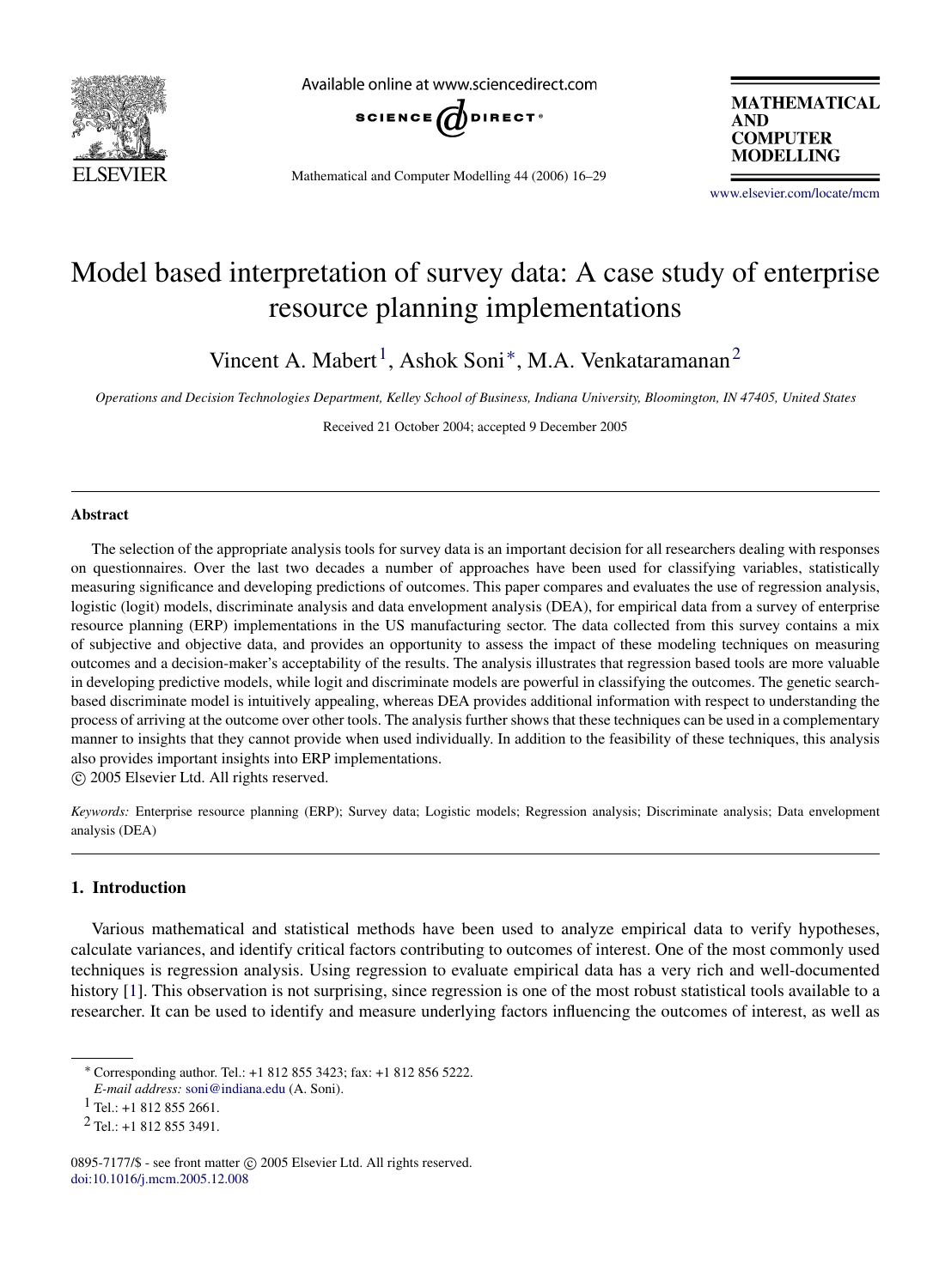to develop predictive models using these factors. However, other mathematical techniques have been proposed during the last two decades as alternatives for analyzing and classifying empirical data. These include logistic (logit) analysis, discriminate analysis, and data envelopment analysis (DEA).

Logit models are a subset of the robust regression approach. In this case the outcomes are in a binary format for independent variables that can be either objectively or subjectively based. Like a logit model, discriminate analysis is also used to classify data based on pre-defined inputs. Within discriminate analysis, linear discriminate methods are particularly popular, mainly because of the ease of using them and interpreting the results [\[2\]](#page--1-1). Discriminate analysis is generally performed using statistical estimating procedures, but techniques such as linear programming, integer programming, and genetic search have been employed to further refine the process and the results. While logit analysis and discriminate models are useful in classifying outcomes, DEA is an objective method for determining and benchmarking operational efficiency [\[3\]](#page--1-2). Efficiency is measured relatively as the maximum value of a fractional linear objective function of the weighted sum of the outputs divided by the weighted sum of the inputs. The inputs and outputs are pre-specified by the investigator(s). Typically, discriminate analysis and DEA are used to model objective data such as test scores, sales data, market shares, and loan amounts, and limited applications with subjective data.

All four of these techniques have different strengths in providing insights into empirical data either in terms of classification, measurement of relevance, or prediction of outcomes. For example, regression can be used to predict outcomes as well as significance of variables. Similarly, DEA can be used to explain efficiencies in terms of input resources used and derived outcomes, instead of just a classification of outcomes into a binary set, but DEA has no tests for significance. Both DEA and discriminate analysis allows the decision-makers to use their experience-based intuition by pre-specifying key variables for the analysis, making it more likely for them to accept the analyzed outcomes. Logit models, on the other hand, use regression techniques to arrive at classifications.

In this paper, we analyze and compare the feasibility of using regression analysis, logit models, discriminate analysis and DEA for empirical data from a survey of enterprise resource planning (ERP) implementations in the US manufacturing sector. The data collected contains a mix of subjective and objective data, and provides an ideal opportunity to determine the strengths and weaknesses of applying these models to survey data that is primarily subjective. The analysis also assesses the impact of these modeling techniques on outcomes and a decision-maker's acceptability of the results. In addition to the feasibility of these techniques, this analysis also provides important insights into ERP implementations and practice.

The rest of the paper is organized as follows. The next section provides the details of the data and the data collection methodology. [Section 3](#page--1-3) provides an overview of the modeling techniques evaluated and the results. [Section 3.1](#page--1-4) discusses the insights and interpretations that decision-makers will obtain using these four approaches. The conclusions are presented in [Section 3.2,](#page--1-5) with a summary table highlighting and ranking the important dimensions of the four analysis techniques evaluated.

### 2. Case studies and data collection

The data for this analysis comes from a survey of US manufacturing companies on their ERP implementations. This survey has been conducted as part of a long-term on-going project aimed at studying ERP practice in the manufacturing sector. ERP systems, which have evolved from materials requirements planning (MRP) and manufacturing resource planning (MRP II) systems, are designed to integrate and optimize various business processes like financial accounting, order entry, sales and distribution, human resources, materials management and production planning across the entire enterprise. According to industry reports, at least 30,000 companies worldwide have implemented ERP systems.

Almost all ERP implementations have taken place in the mid-to-late 1990s. Thus, these systems are relatively new, with very little research available concerning their implementations, operations or impact [\[4\]](#page--1-6). Much of the initial literature in ERP consists of articles or case studies either in the business press or in practitioner journals. These publications have chronicled both some high profile failures and difficulties [\[5–7\]](#page--1-7), and also some model implementations [\[8\]](#page--1-8). More recently, several academic papers have dealt with various aspects of ERP. Davenport [\[9\]](#page--1-9) looks at the reasons for implementing ERP systems and the challenges of the implementation project itself. McAfee [\[10\]](#page--1-10) and Stratman and Roth [\[11\]](#page--1-11) both look at operational performance. Van Everdigen et al. [\[12\]](#page--1-12) and Mabert et al. [\[4\]](#page--1-6) both use surveys to study a variety of issues systematically.